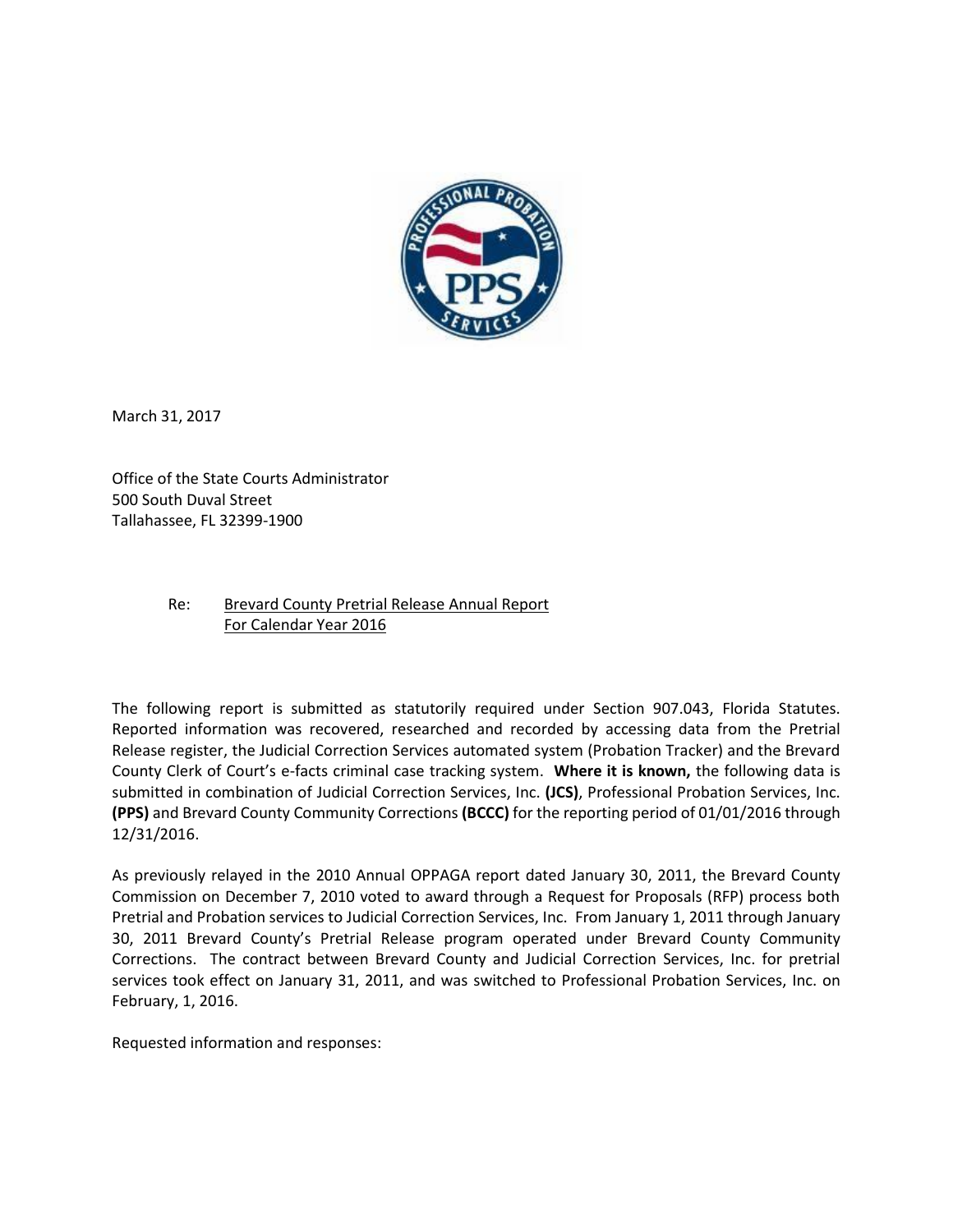1. The name, location and funding sources of the pretrial release program, including the amount of public funds, if any, received by the pretrial release program:

The Brevard County Pretrial Release Program services are provided and administered by contract through Professional Probation Services, Inc. The program operates at the Brevard County Jail Complex, 860 Camp Rd., Cocoa, FL 32927, (321)690-1514. It is the first privately operated Pretrial Program in the State of Florida.

2. The operating and capital budget of each pretrial release program receiving public funds:

Operating and Capital Budget: \$0

3. A.) The percentage of the pretrial release program's total budget representing receipt of public funds: 0%

B.) The percentage of the total budget which is allocated to assisting defendants obtain release through a non-publicly funded program: 100%

4. A.) The amount of fees paid by defendants to the Pretrial Release Program: None

B.) The amount of administrative fees paid by defendants to the Pretrial Release Community Supervision Program: \$13,757

- 5. The number of persons employed by the pretrial release program: 7
- 6. The number of defendants assessed and or interviewed for pretrial release:

**Combined Total JCS/PPS/BCCC** 12,508

7. The number of defendants recommended for pretrial release:

**Combined Total JCS/PPS/BCCC** 857

8. The number of defendants for whom the pretrial release program recommended against **or made no recommendation for** non-secured release:

**Combined Total JCS/PPS/BCCC** 11,651

9. The number of defendants granted non-secured release on Pretrial Release or Community Supervision after the pretrial release program recommended non-secured release:

**Combined Total JCS/PPS/BCCC** 2,340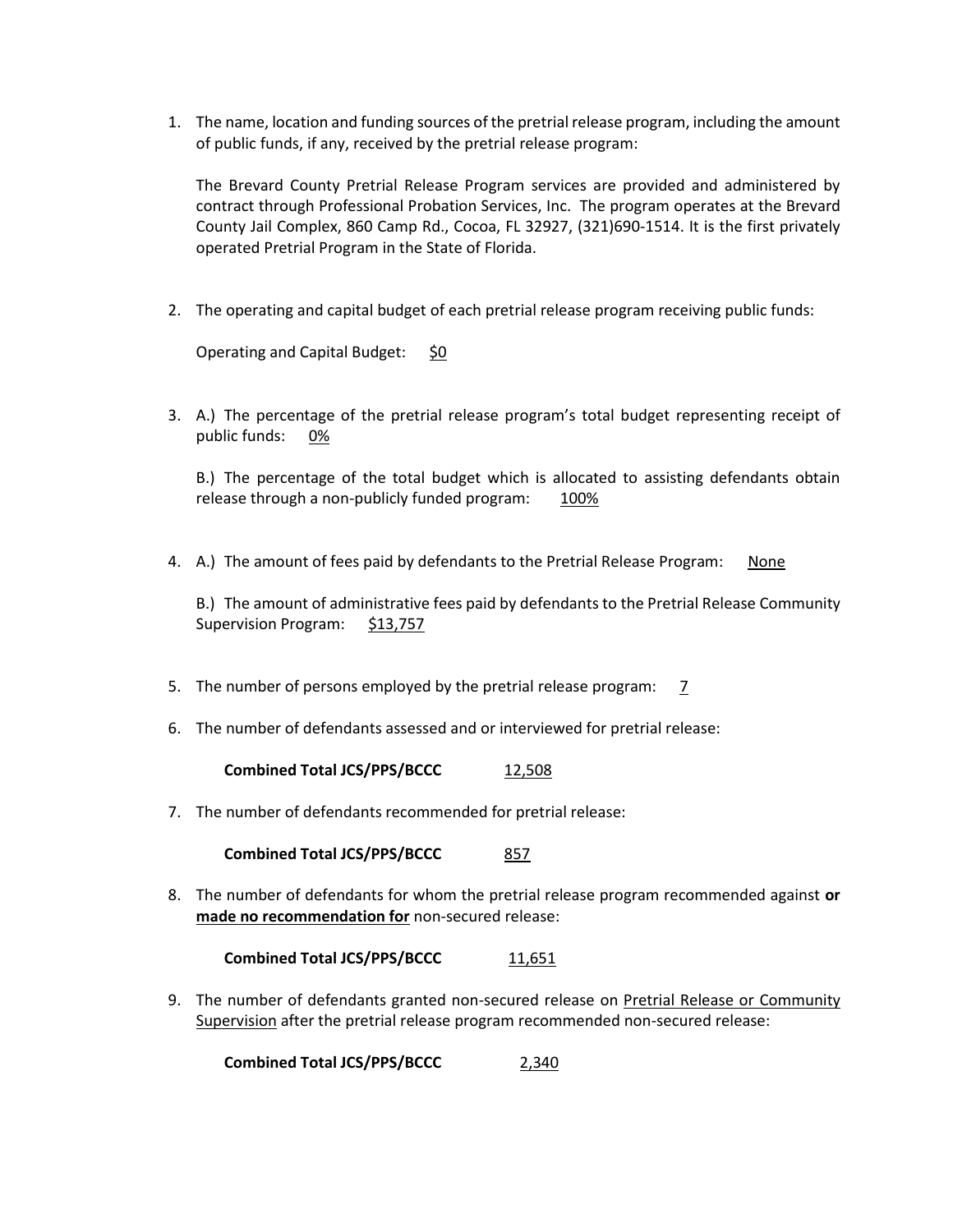10. The number of defendants assessed and/or interviewed for pretrial release who were declared indigent by the court:

## Combined Total JCS/PPS/BCCC 1,596

- 11. The name and case number of each person granted non-secured release who:
	- A.) Failed to attend a scheduled court appearance while on Pretrial Release or Pretrial Community Supervision:

## **Combined Total JCS/PPS/BCCC** 110

B.) Was issued a warrant for failing to appear while on Pretrial Release or Pretrial Community Supervision: **Combined Total JCS/PPS/BCCC** 110

| Last Name               | <b>First Name</b>    | Case Number        |
|-------------------------|----------------------|--------------------|
| <b>ACKER</b>            | <b>MALORI</b>        | 05-2016-CF-035515A |
| <b>ARD</b>              | <b>LISA</b>          | 05-2016-MM-039413A |
| <b>ASHTON</b>           | <b>BRANDON</b>       | 05-2016-MM-018386A |
| <b>BARNUM</b>           | CAROL                | 05-2016-MM-011664A |
| <b>BAUGH</b>            | <b>FARRAH</b>        | 05-2016-MM-035703A |
| <b>BILLITER</b>         | <b>MATTHEW</b>       | 05-2016-CT-028395A |
| <b>BINGHAM</b>          | <b>ZACHARY</b>       | 05-2016-CF-027461A |
| <b>BOMBRIANT</b>        | <b>NICOLE</b>        | 05-2016-CF-052492A |
| <b>BRITT</b>            | <b>DALLAS</b>        | 05-2016-CF-046715A |
| <b>BYNUM</b>            | <b>OTIS</b>          | 05-2016-CT-050446A |
| <b>CALHOUN</b>          | <b>TYLER</b>         | 05-2016-CT049713A  |
| <b>CARLEY</b>           | SANDRA               | 05-2016-CF-042889A |
| <b>CARTER</b>           | <b>ANTHONY</b>       | 05-2016-MM-017554A |
| <b>CARTER</b>           | <b>DIANE</b>         | 05-2016-MM-046353A |
| <b>CHOTT</b>            | <b>DANIELLE</b>      | 05-2016-MM-048856A |
| <b>DENZER</b>           | SARAH                | 05-2016-MM-021322A |
| <b>DUKE</b>             | <b>LISA</b>          | 05-2016-MM-032119A |
| <b>ELVIN</b>            | <b>JACOB</b>         | 05-2016-MM-023927A |
| <b>ERICKSON</b>         | <b>JEFFREY</b>       | 05-2016-MM-037657A |
| ERNAY-LANZETTA          | <b>JENNIFERMARIE</b> | 05-2016-CT-015331A |
| <b>EVANS</b>            | <b>PATRICK</b>       | 05-2015-CT-053337A |
| EVANS-ADAMS             | <b>STEFON</b>        | 05-2016-CF-015505A |
| <b>FLUTY</b>            | <b>WILLIAM</b>       | 05-2016-MM-018444A |
| <b>FOLKES-PITTERSON</b> | <b>SEAN</b>          | 05-2016-CF-014814A |
| <b>FRESHWATER</b>       | <b>RENE</b>          | 05-2016-CF-035583A |
| <b>GRANT</b>            | <b>ASHLEY</b>        | 05-2016-MM-026388A |
| <b>GRIFFITHS</b>        | <b>ZETA</b>          | 05-2016-MM-039925A |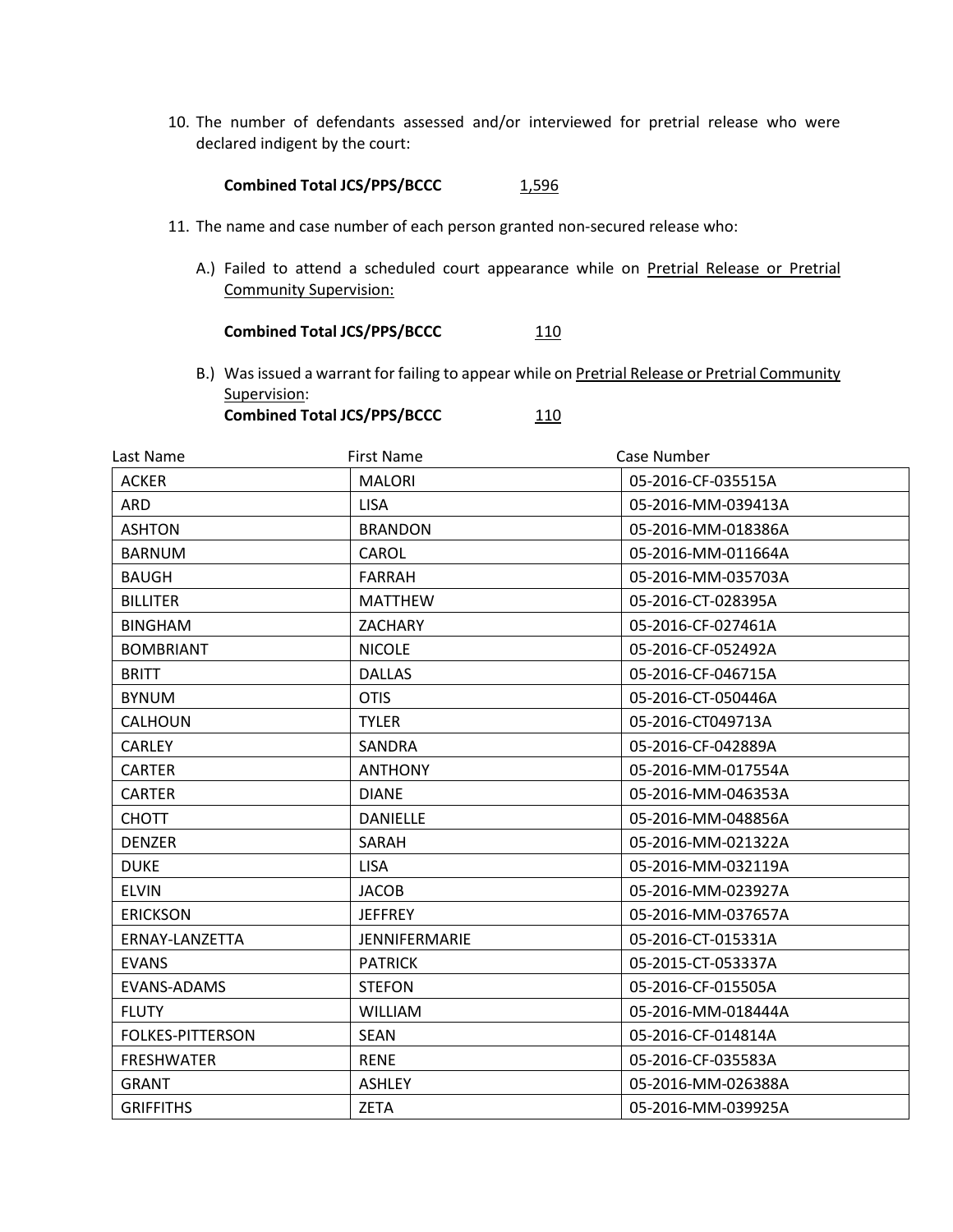| <b>GULLEDGE</b>   | <b>MICHELLE</b> | 05-2012-CT-032990AX |
|-------------------|-----------------|---------------------|
| <b>HARRIS</b>     | <b>ARTHUR</b>   | 05-2015-CT-052041A  |
| <b>HARRIS</b>     | <b>SEAN</b>     | 05-2016-CT-047875A  |
| <b>HAWKS</b>      | <b>JILL</b>     | 05-2016-MM-048885A  |
| <b>HENDERSON</b>  | <b>ROBIN</b>    | 05-2016-CT-039707-A |
| <b>HENRY</b>      | <b>MARKENDY</b> | 05-2016-MM-024468-A |
| <b>HILL</b>       | <b>JENNIFER</b> | 05-2016-CT-032444A  |
| <b>HOLMES</b>     | <b>JAMEL</b>    | 05-2016-MM-024895A  |
| <b>HOPPER</b>     | <b>TRAVIS</b>   | 05-2016-MM-029935A  |
| <b>HOSCH</b>      | <b>KERRIE</b>   | 05-2016-CF-051117A  |
| <b>HUFFER</b>     | <b>MICHAEL</b>  | 05-2016-MM-029757A  |
| <b>HUMPHREYS</b>  | <b>ASANTE</b>   | 05-2016-MM-023608A  |
| <b>IZQUIERDO</b>  | <b>WESTLEY</b>  | 05-2016-CT-022231A  |
| JENSEN            | <b>DAVID</b>    | 05-2016-MM-027417A  |
| <b>KEITH</b>      | <b>ERIKA</b>    | 05-2016-CF-038246A  |
| <b>KEYSER</b>     | <b>JASON</b>    | 05-2016-MM-035519A  |
| <b>KIERSTEAD</b>  | <b>KYLE</b>     | 05-2016-CF-026901A  |
| <b>KIMBROUGH</b>  | <b>REBECCA</b>  | 05-2016-CF-024718A  |
| <b>KIRBY</b>      | <b>ALLEN</b>    | 05-2016-CT-044593A  |
| <b>KNIGHT</b>     | <b>HOLDEN</b>   | 05-2016-CF-021904A  |
| LAGRANA           | <b>MAUREEN</b>  | 05-2016-CF-046759A  |
| <b>LEE</b>        | <b>BILLIE</b>   | 05-2016-MM-047570A  |
| <b>LINZY</b>      | <b>JAMES</b>    | 05-2016-MM-046614A  |
| <b>LIVINGSTON</b> | <b>MEGHAN</b>   | 05-2016-CF-029952A  |
| <b>LONG</b>       | <b>JAMES</b>    | 05-2016-MM-012892A  |
| <b>MALHAM</b>     | LEIGH           | 05-2016-MM-024379-A |
| <b>MASON</b>      | <b>ALEXIS</b>   | 05-2016-CF-013604A  |
| <b>MASON</b>      | <b>ALEXIS</b>   | 05-2016-CF-013593A  |
| <b>MASSEY</b>     | <b>STEVEN</b>   | 05-2016-CT-046582A  |
| <b>MCCONNELL</b>  | <b>CHASE</b>    | 05-2016-MM-032038A  |
| <b>MCCOY</b>      | <b>SHIRLEY</b>  | 05-2016-CF-033491A  |
| <b>MCCRARY</b>    | <b>WILLIAM</b>  | 05-2016-CF-039064A  |
| <b>MCGUIRK</b>    | LAURENCE        | 05-2016-MM-018500A  |
| <b>MELENDEZ</b>   | <b>SHYHIEM</b>  | 05-2016-MM-030446A  |
| <b>MISTELE</b>    | SANDRA          | 05-2016-CF-052508A  |
| <b>MONTGOMERY</b> | ANDREW          | 05-2016-MM-023596A  |
| <b>MOORE</b>      | <b>MARY</b>     | 05-2016-CF-014262A  |
| <b>MORGAN</b>     | MARANDA         | 05-2016-MM-039800A  |
| <b>MOSER</b>      | <b>JONATHAN</b> | 05-2016-MM-031860A  |
| <b>MURPHY</b>     | <b>CHELSEA</b>  | 05-2016-CF-037052A  |
| <b>NOLTE</b>      | <b>MYRON</b>    | 05-2016-CF-043518A  |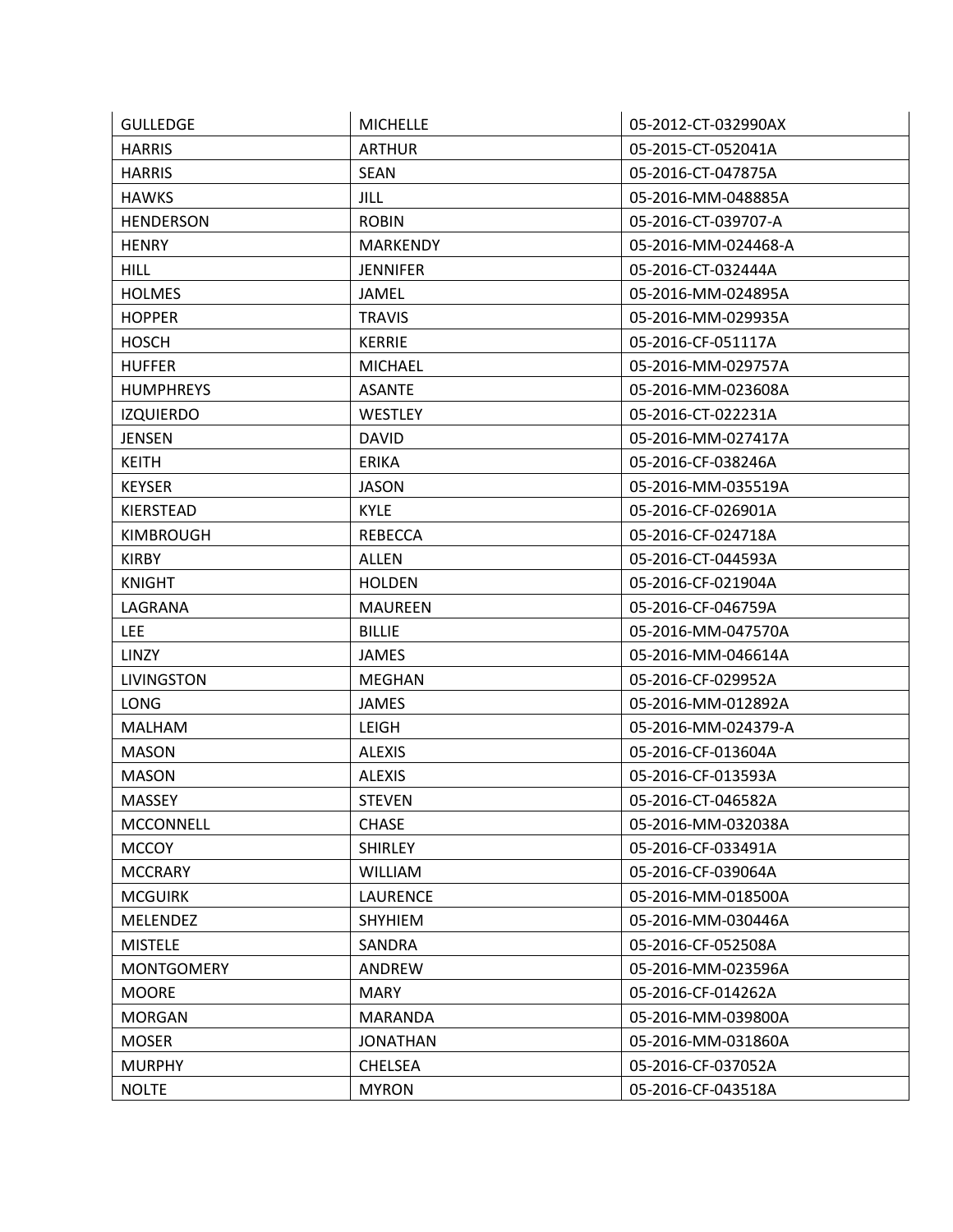| <b>PALEN</b>        | <b>JOSHUA</b>    | 05-2016-CT-049535A |
|---------------------|------------------|--------------------|
| <b>PALMER</b>       | <b>ELIZABETH</b> | 05-2016-MM-015809A |
| <b>PARRISH</b>      | <b>VENISHA</b>   | 05-2016-MM-046339A |
| <b>PATTERSON</b>    | <b>DARRELL</b>   | 05-2016-CF-021315A |
| <b>PEACOCK</b>      | <b>KATLIN</b>    | 05-2016-CT-033539A |
| <b>PELLETIER</b>    | <b>JAIME</b>     | 05-2016-CF-016223A |
| <b>PORTER</b>       | <b>TRACY</b>     | 05-2016-CF-033830A |
| <b>QUIMBY</b>       | <b>SETH</b>      | 05-2016-CF-028082A |
| <b>RAGO</b>         | <b>TYLER</b>     | 05-2016-MM-029576A |
| <b>REAVIS</b>       | SARAH            | 05-2016-CF-032744A |
| <b>RICHARDSON</b>   | <b>ROBERT</b>    | 05-2016-CT-028407A |
| <b>ROBBINS</b>      | <b>KELSEY</b>    | 05-2016-CF-025017A |
| <b>ROBERTS</b>      | <b>KIARA</b>     | 05-2016-MM-012751A |
| <b>ROLAND</b>       | <b>STACEY</b>    | 05-2016-CF-028640A |
| <b>ROSS</b>         | <b>JOHNNY</b>    | 05-2016-MM-026719A |
| <b>RUSSELL</b>      | <b>CASEY</b>     | 05-2016-CF-024877A |
| <b>RYBICKI</b>      | <b>ALEXANDER</b> | 05-2016-MM-051337A |
| <b>RYBICKI</b>      | <b>JULIE</b>     | 05-2016-CF-047230A |
| <b>SANCHEZ</b>      | <b>EDUARDO</b>   | 05-2016-MM-044909A |
| <b>SCHWEINSBERG</b> | JAMY             | 05-2016-MM-025183A |
| <b>SESSLER</b>      | <b>MICHAEL</b>   | 05-2016-CT-041411A |
| SEVLAND             | <b>ANDRE</b>     | 05-2016-MM-012250A |
| SHELLMAN            | <b>CLARA</b>     | 05-2011-CF-058665A |
| <b>SHINE</b>        | <b>NANCY</b>     | 05-2016-CF-047948A |
| <b>SIANO</b>        | <b>JODY</b>      | 05-2016-CF-052348A |
| SINGLETARY          | <b>DALLAS</b>    | 05-2016-MM-029316A |
| <b>SODA</b>         | <b>DONALD</b>    | 05-2016-CT-040527A |
| SORIANO             | <b>ERIKA</b>     | 05-2015-CT-045276A |
| <b>SPRAGUE</b>      | <b>MARY</b>      | 05-2016-CF-016451A |
| <b>THOMAS</b>       | <b>CHRIS</b>     | 05-2016-CF-042368A |
| <b>THOMAS</b>       | <b>HAILLEY</b>   | 05-2016-MM-019407A |
| <b>THOMAS</b>       | <b>JOSIAH</b>    | 05-2016-CF-040636A |
| <b>THOMPSON</b>     | <b>BRIAN</b>     | 05-2016-CF-023534A |
| <b>THOMPSON</b>     | <b>GERALD</b>    | 05-2016-CF-020699A |
| THURMOND            | <b>FREDERICK</b> | 05-2016-052173A    |
| VALLEY              | <b>DESIREE</b>   | 05-2016-CT-049502A |
| VANORDEN            | <b>TERRY</b>     | 05-2016-MM-027926A |
| <b>VELLANTI</b>     | <b>FRANK</b>     | 05-2016-MM-011420A |
| <b>WADE</b>         | <b>BRENDA</b>    | 05-2016-MM-041253A |
| <b>WILDIE</b>       | MEGAN            | 05-2016-MM-038566A |
| <b>WOODY</b>        | <b>ROBERT</b>    | 05-2016-MM-026177A |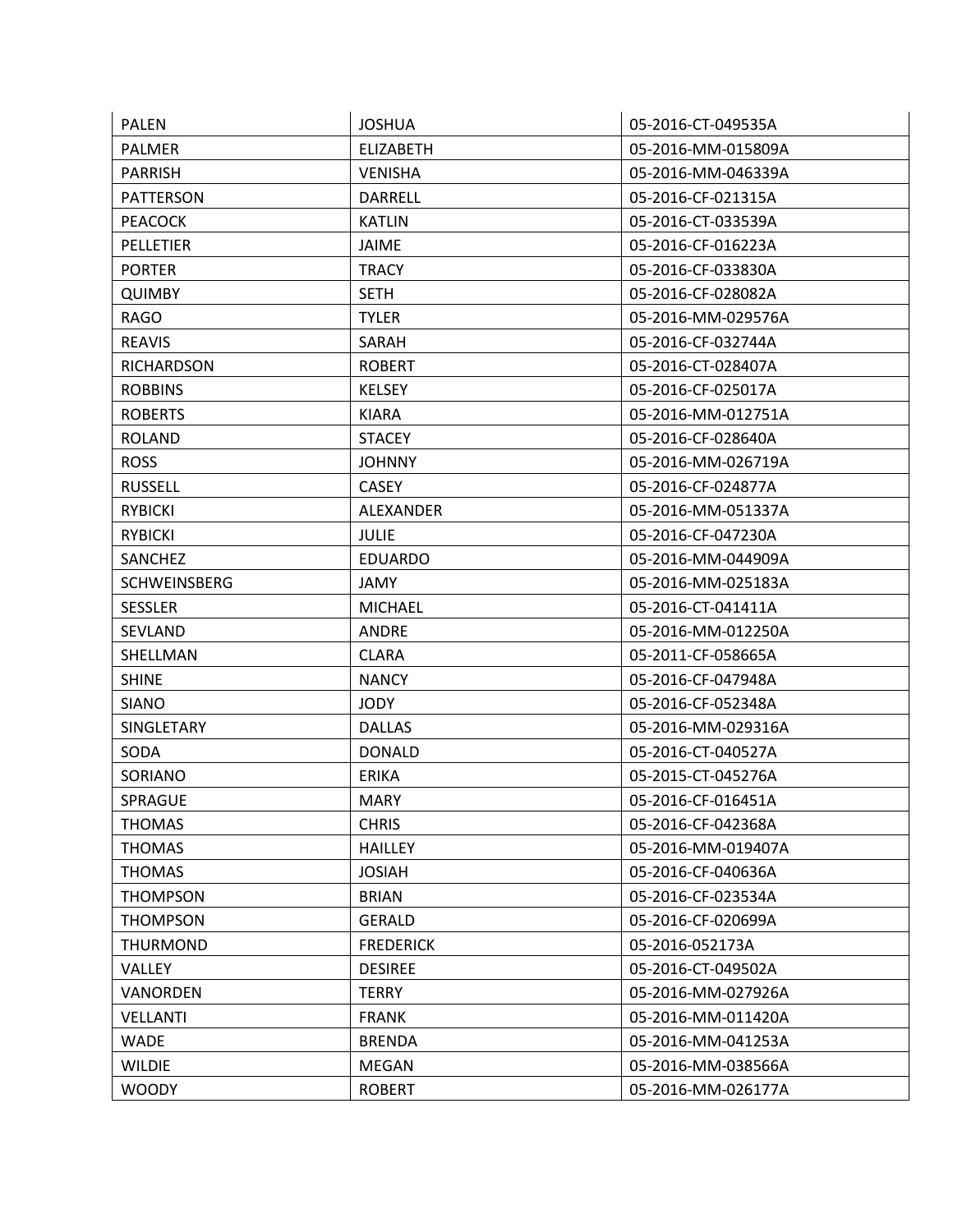C.) Was arrested for any offense while on release through the Pretrial Release or Pretrial Community Supervision Program:

## **Combined Total JCS/PPS/BCCC** 88

| Last Name        | <b>First Name</b> | Case Number        |
|------------------|-------------------|--------------------|
| ABAR             | <b>JESSICA</b>    | 05-2016-CT-018142A |
| <b>ADCOCK</b>    | <b>ROBERT</b>     | 05-2016-MM-010055A |
| <b>ADORNO</b>    | <b>ROBERTO</b>    | 05-2016-MM-052946A |
| <b>ANTOSIAK</b>  | <b>JOHNATHAN</b>  | 05-2016-MM-035707A |
| ARDJEWSKI        | <b>EVAN</b>       | 05-2016-MM-044713A |
| ARMFIELD         | <b>RAQUEL</b>     | 05-2016-MM-039823A |
| <b>BARNEY</b>    | <b>CAITLIN</b>    | 05-2016-CT-032918A |
| <b>BLACKBURN</b> | <b>ROY</b>        | 05-2016-MM-051350A |
| <b>BUNDSCHUH</b> | <b>BRUCE</b>      | 05-2016-CT-038011A |
| <b>BURTON</b>    | <b>MICHAEL</b>    | 05-2016-MM-018153A |
| <b>CALVEY</b>    | EDWARD            | 05-2016-CT-047055A |
| <b>CANTY</b>     | <b>GASTON</b>     | 05-2016-MM-032116A |
| <b>CANTY</b>     | <b>GATSON</b>     | 05-2016-MM-022529A |
| CARDELLA         | <b>MICHELE</b>    | 05-2016-CF-041377A |
| CARRIGAN         | <b>JEFFREY</b>    | 05-2016-MM-027906A |
| <b>CERRATO</b>   | <b>VINCENT</b>    | 05-2016-MM-021153A |
| <b>CHADMAN</b>   | <b>JONATHAN</b>   | 05-2016-MM-043669A |
| <b>CLARK</b>     | <b>JAMISON</b>    | 05-2016-MM-018947A |
| <b>DAVIS</b>     | <b>TERELL</b>     | 05-2016-MM-037819A |
| <b>DAVIS</b>     | TERRELL           | 05-2016-MM-037818A |
| <b>DOUGLAS</b>   | <b>CHARLIE</b>    | 05-2016-CF-018841A |
| <b>DUNSMOOR</b>  | <b>NATHANIEL</b>  | 05-2016-MM-026715A |
| <b>ESTEP</b>     | <b>RYAN</b>       | 05-2016-MM-042761A |
| <b>FAIRCHILD</b> | <b>HEATHER</b>    | 05-2016-CT-034723A |
| <b>FARMER</b>    | <b>WILLIAM</b>    | 05-2016-CF-045498A |
| <b>GARNSEY</b>   | CARL              | 05-2016-MM-045735A |
| <b>GARY</b>      | <b>CHAUNCEY</b>   | 05-2015-CF-033500A |
| <b>GARY</b>      | <b>CHAUNCEY</b>   | 05-2015-CF-024447A |
| <b>GINGRAS</b>   | <b>AUSTIN</b>     | 05-2016-CT-014100A |
| <b>GRAFTON</b>   | <b>DANIELLE</b>   | 05-2016-CT-019347A |
| <b>HARDESTY</b>  | JAMES             | 05-2016-MM-047045A |
| <b>HARRIS</b>    | <b>JEROME</b>     | 05-2016-CF-013791A |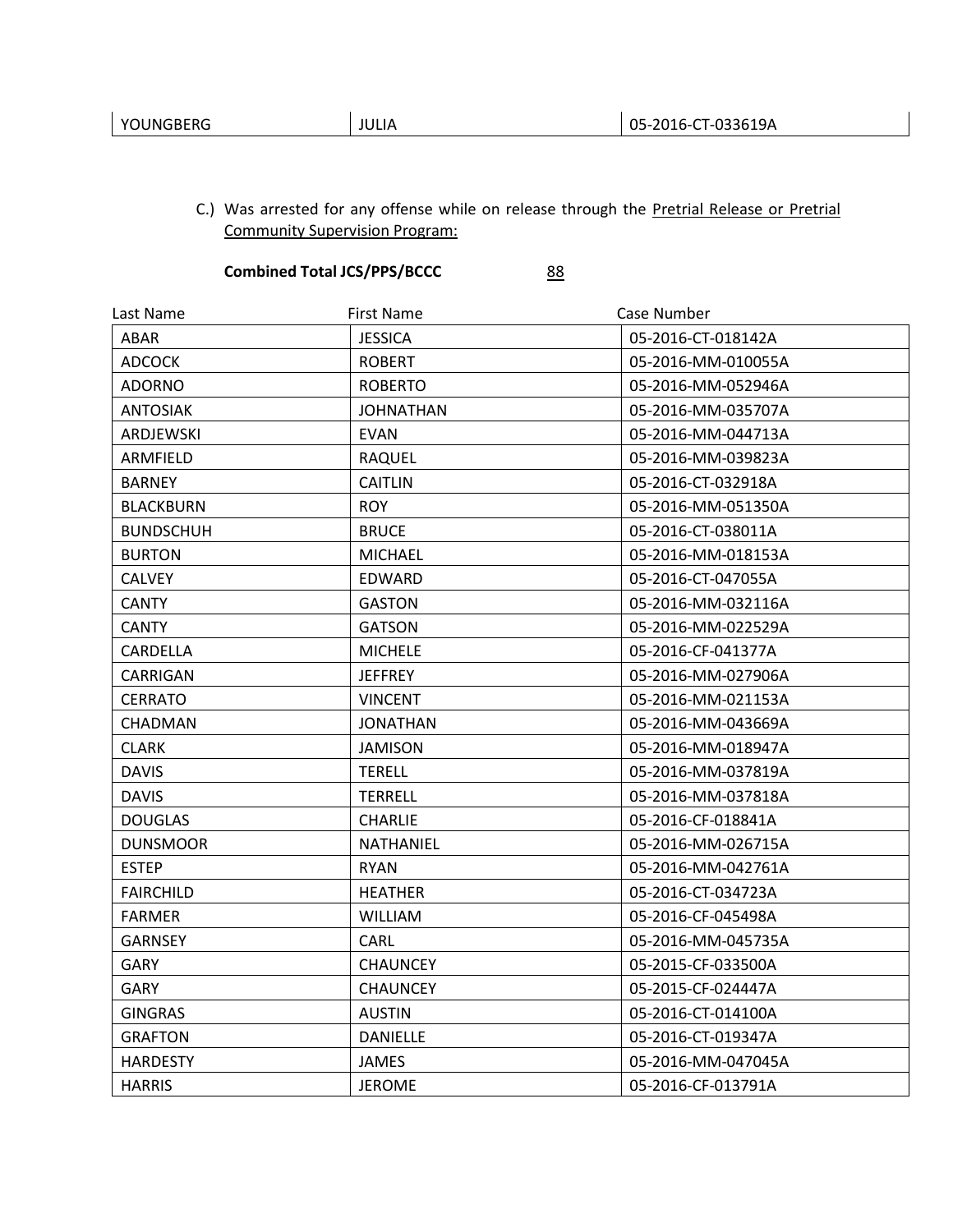| <b>HILL</b>        | <b>PATRICK</b>     | 05-2016-CF-051301A  |
|--------------------|--------------------|---------------------|
| <b>HOBDAY</b>      | CARMAN             | 05-2016-MM-039944-A |
| <b>HOLSWORTH</b>   | <b>ANTOINETTE</b>  | 05-2016-MM-033804A  |
| <b>HYLARD</b>      | <b>STEPHANIE</b>   | 05-2016-CT-042148A  |
| <b>JAMES</b>       | <b>ASHLEY</b>      | 05-2016-CF-033359A  |
| <b>JOHNSON</b>     | <b>BRANDON</b>     | 05-2016-MM-038682A  |
| <b>JONES</b>       | <b>KENNETH</b>     | 05-2015-CF-044683A  |
| <b>JONES</b>       | <b>WILLIAM</b>     | 05-2016-CF-044700A  |
| <b>JORDAN</b>      | <b>BOBBY</b>       | 05-2016-CF-020727A  |
| <b>KELLY</b>       | <b>ZACHARY</b>     | 05-2016-MM-045321A  |
| <b>KNOX</b>        | <b>SHAMONICA</b>   | 05-2016-MM-025588A  |
| LAMBERT            | <b>DALE</b>        | 05-2016-MM-035485A  |
| LAMY               | <b>TYLER</b>       | 05-2016-CF-026578A  |
| LAMY               | <b>TYLER</b>       | 05-2016-CF-027236A  |
| LERMA-FUSCO        | <b>JANIE</b>       | 05-2016-MM-028296A  |
| <b>LIGHTSEY</b>    | <b>MARK</b>        | 05-2016-CF-017026A  |
| <b>LINTON</b>      | <b>BRITTANY</b>    | 05-2016-CT-039542A  |
| <b>MANDOT</b>      | <b>RAND</b>        | 05-2016-MM-035550A  |
| <b>MANN</b>        | <b>THOMAS</b>      | 05-2016-MM-019378A  |
| <b>MANZI</b>       | <b>JOHN</b>        | 05-2016-CF-050949A  |
| <b>MARINER</b>     | <b>CHARLES</b>     | 05-2016-MM-020963A  |
| <b>MEDINA DIAZ</b> | <b>CARLOS</b>      | 05-2016-CT-050055A  |
| <b>MELVIN</b>      | <b>JAMES</b>       | 05-2016-MM-018421A  |
| <b>MURRAY</b>      | SHAWNA             | 05-2016-CF-012227A  |
| <b>NEAL</b>        | <b>FRANK</b>       | 05-2016-MM-018997A  |
| <b>NELSON</b>      | <b>DANTRAVIOUS</b> | 05-2016-CF-047190A  |
| <b>NORRIS</b>      | <b>CHARLES</b>     | 05-2016-MM-032127A  |
| <b>OMALLEY</b>     | <b>MATTHEW</b>     | 05-2016-CT-046732A  |
| <b>PARSONS</b>     | <b>CODY</b>        | 05-2016-MM-030414A  |
| <b>PELLETIER</b>   | <b>JAIME</b>       | 05-2016-CF-016223A  |
| PENDLETON          | <b>MARION</b>      | 05-2016-MM-033886A  |
| <b>PERKINS</b>     | ANGELA             | 05-2016-MM-050371A  |
| <b>QUIMBY</b>      | <b>SETH</b>        | 05-2016-CF-028082A  |
| <b>REYER</b>       | <b>KYLE</b>        | 05-2016-CT-018041A  |
| <b>RICKS</b>       | <b>ERIC</b>        | 05-2016-MM-046201A  |
| <b>RIMMER</b>      | <b>CHARLES</b>     | 05-2015-MM-040590-A |
| <b>ROBBINS</b>     | <b>KELSEY</b>      | 05-2016-CF-025017A  |
| <b>ROSS</b>        | <b>OHAYLEN</b>     | 05-2016-MM-044770A  |
| SANCHEZ            | <b>EDUARDO</b>     | 05-2016-MM-044909A  |
| <b>SCHNEIDER</b>   | RAYMOND            | 05-2016-CF-026284A  |
| <b>SMITH</b>       | SHAWN              | 05-2016-MM-025185-A |